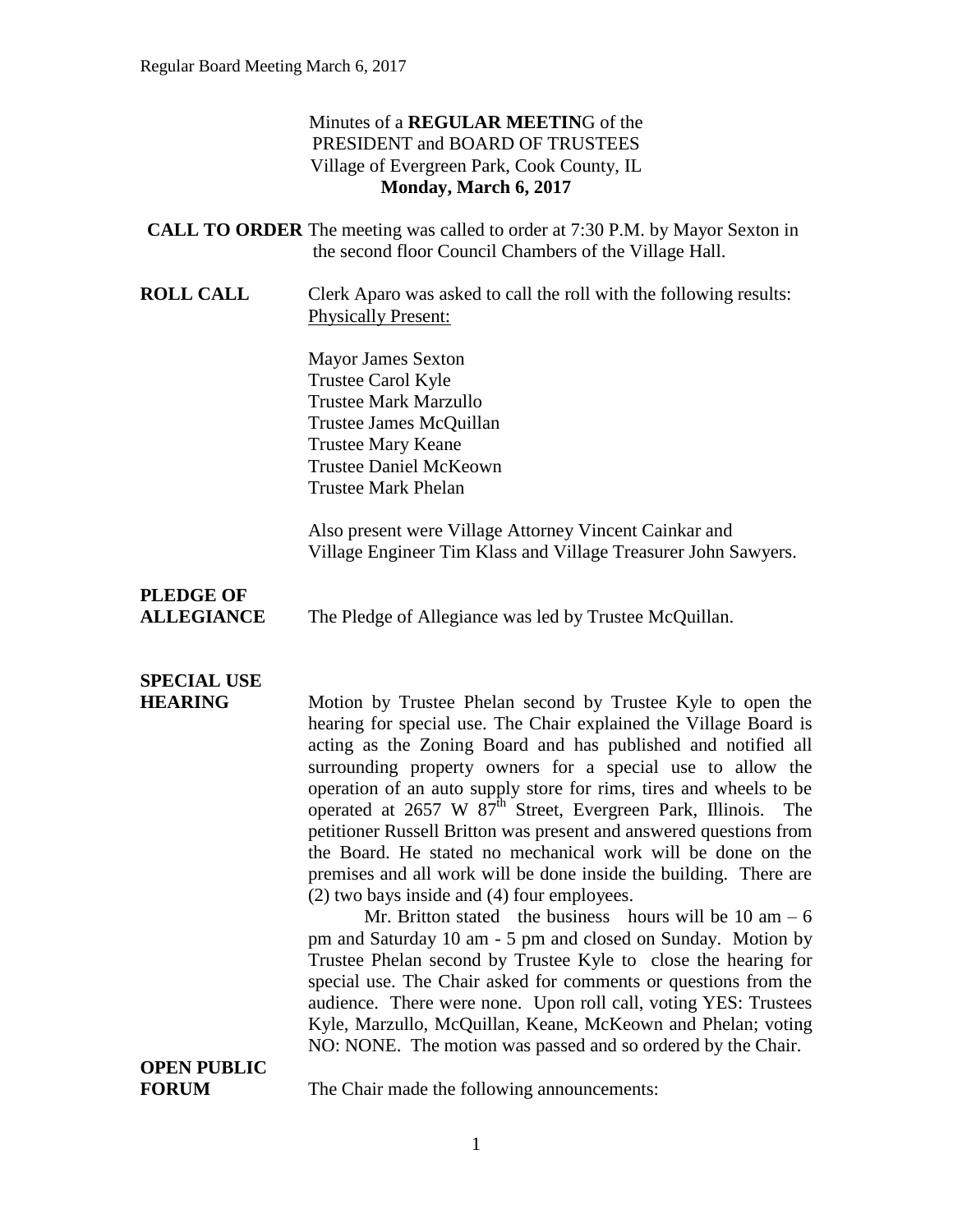- 1. Acknowledged Tony Yukich, "Mr. Evergreen Park" and wished him a very special 100<sup>th</sup> Birthday. Also happy birthday wishes to Trustee Mary Keane.
- 2. Free Income Tax preparation is provided by Office of Citizens Services Monday thru Friday, call OCS for an appointment.
- 3. Lions Club pancake breakfast is Saturday, March 25, 2017 at EP High School from 7 a.m. to noon. Adults \$5.00 and children under 12 tickets are \$2.00.
- 4. The Fraternal Order of Police, EP Lodge #27, "Fish and Sports Show" will be held on Friday, March 10, 2017 at Bourbon Street from 7:00 p.m. to 11:00 p.m. Tickets are \$25.00 and available at the Evergreen Park Police Department.
- 5. The Evergreen Park Recreation Department Candlelight Theatre is holding auditions for its Spring Musical, "Give My Regards to Broadway," on Sunday March  $12<sup>th</sup>$  at 3:00 p.m. The Chair announced Director Glenn Pniewski is casting is aspiring actors/singers ages 11 and older. More details can be viewed on our website at [www.evergreenpark-ill.com.](http://www.evergreenpark-ill.com/)
- 6. Thursday, March 16, 2017 at 11:00 a.m. St. Pat's senior luncheon at the Senior Center.
- 7. Green yard waste pick up will begin on Monday, April 3, 2017, weather permitting.
- 8. The Annual March for Meg 5k Run/walk is being held on Saturday, March 25, 2017. More information available on the website [www.march4meg.com.](http://www.march4meg.com/)
- 9. Condolences to the family and many friends of longtime resident and all round wonderful guy Tom Novotney. He will be missed.
- **OPEN PUBLIC** Mr. David Shipyor introduced himself as a candidate for a six year term as a Board of Trustee for District 524 Moraine Valley Community College. He currently serves as the Student (nonvoting) Trustee. Mr. Shipyor stated his priorities are to identify, expose and eliminate waste, favoritism and lavish spending at MVCC. He noted the college fees have increased 70 percent over the past six years. He asked everyone for their support. The Chair wished Mr. Shipyor good luck in the election.

Elaine Kosiek, resident of the 9100 Block of Sacramento, questioned when Wu's and Barraco's will be finished. The Chair answered Wu's should be completed late this summer. Barraco's new construction has not started. She also asked what is going to happen with the Evergreen Animal Hospital. The Chair stated he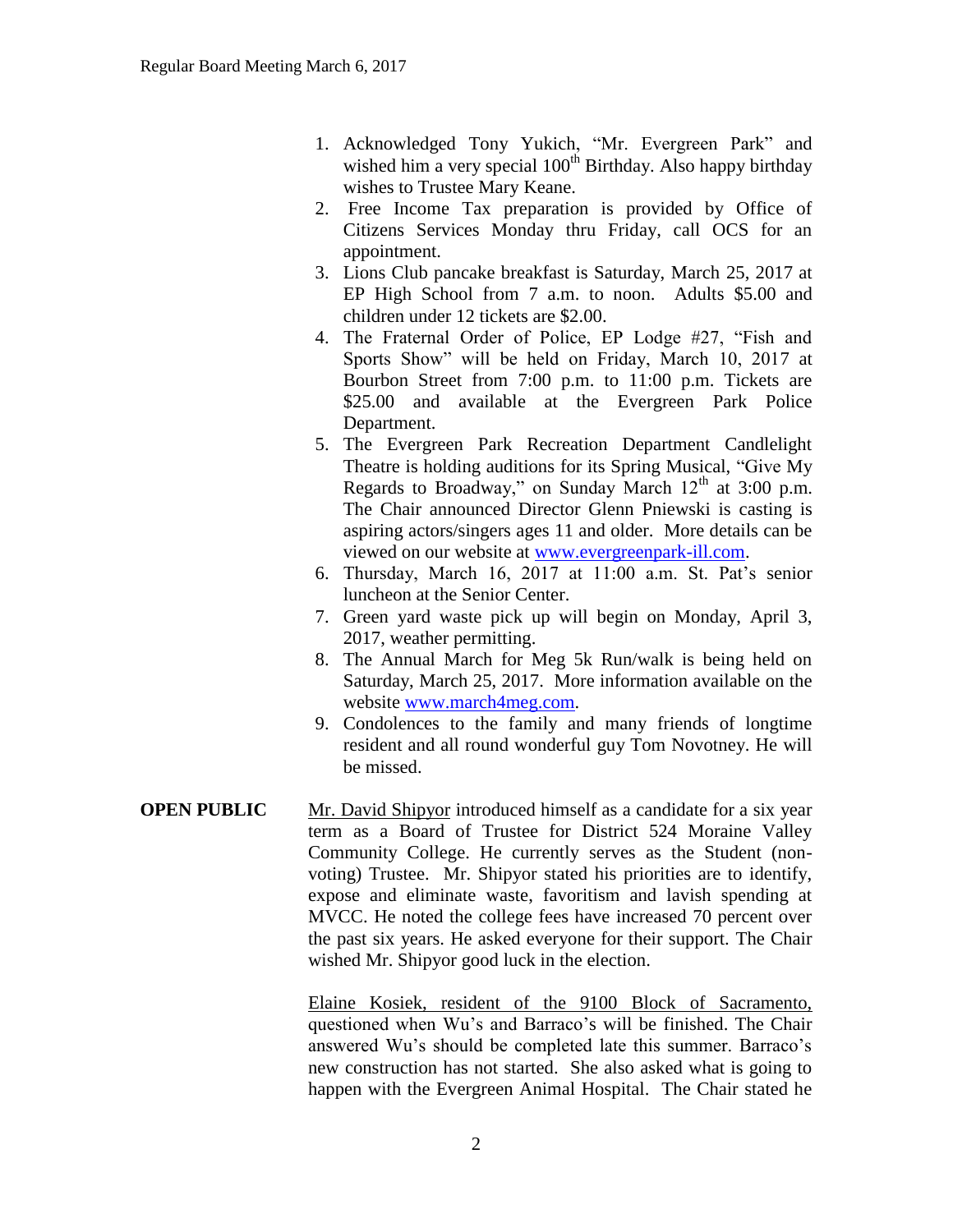has had conversations with Dr. Hubert and has offered some alternate sites for relocation if the Dr. wants to reopen.

### **REGULAR**

**AGENDA** Motion by Trustee Phelan second by Trustee McKeown to waive the reading of the minutes of the February 20, 2017 Regular Meeting of the President and Board of Trustees and approved as presented was passed by unanimous voice vote and so ordered by the Chair.

### **RESOLUTION**

**NO. 9-2017** Motion by Trustee McKeown second by Trustee Keane to approve **Resolution NO. 9-201** with expenditures of the General Corporate Fund of \$ 565,878.83 and Water Management Fund in the amount of \$ 46,184.12 and the Street Bond Fund, \$41,950.00 for a total of \$ 654,012.95. Upon roll call, voting YES: Trustees Kyle, Marzullo, McQuillan, Keane, McKeown and Phelan; voting NO: NONE. The motion was passed and so ordered by the Chair.

### **WATER COLLECTORS**

**REPORT** Motion by Trustee Phelan second by Trustee McQuillan to approve the Water Collector's report for **February 2017** for information and file in the amount of \$ 457,562.71. The motion was passed by unanimous voice vote and so ordered by the Chair.

#### **VILLAGE COLLECTORS REPORT**

Motion by Trustee Marzullo second by Trustee McQuillan to approve the Village Collector's report for **February 2017** for information and file in the amount of  $$ 2,097,646.18$ . Trustee Marzullo noted property tax monies are included in the total. The motion was passed by unanimous voice vote and so ordered by the Chair.

## **BUSINESS**

**CERTIFICATES** Motion by Trustee Phelan second by Trustee Kyle to approve the Business Regulation Certificate for **KINGDOM KUSTOM WHEELS to** operate a custom wheel and rim shop located at 2657 W. 87<sup>th</sup> Street in Evergreen Park. The Board held a special use hearing earlier in this meeting and approved a special use designation for this business. Upon roll call, voting YES: Trustees Marzullo, McQuillan, Keane, McKeown, Phelan and Kyle; voting NO: NONE. The motion was passed and so ordered by the Chair. Motion by Trustee Marzullo second by Trustee Kyle to approve the Business Regulation Certificate for **TRU BLUE SECURITY, LLC** to operate an office for a security company located at 3317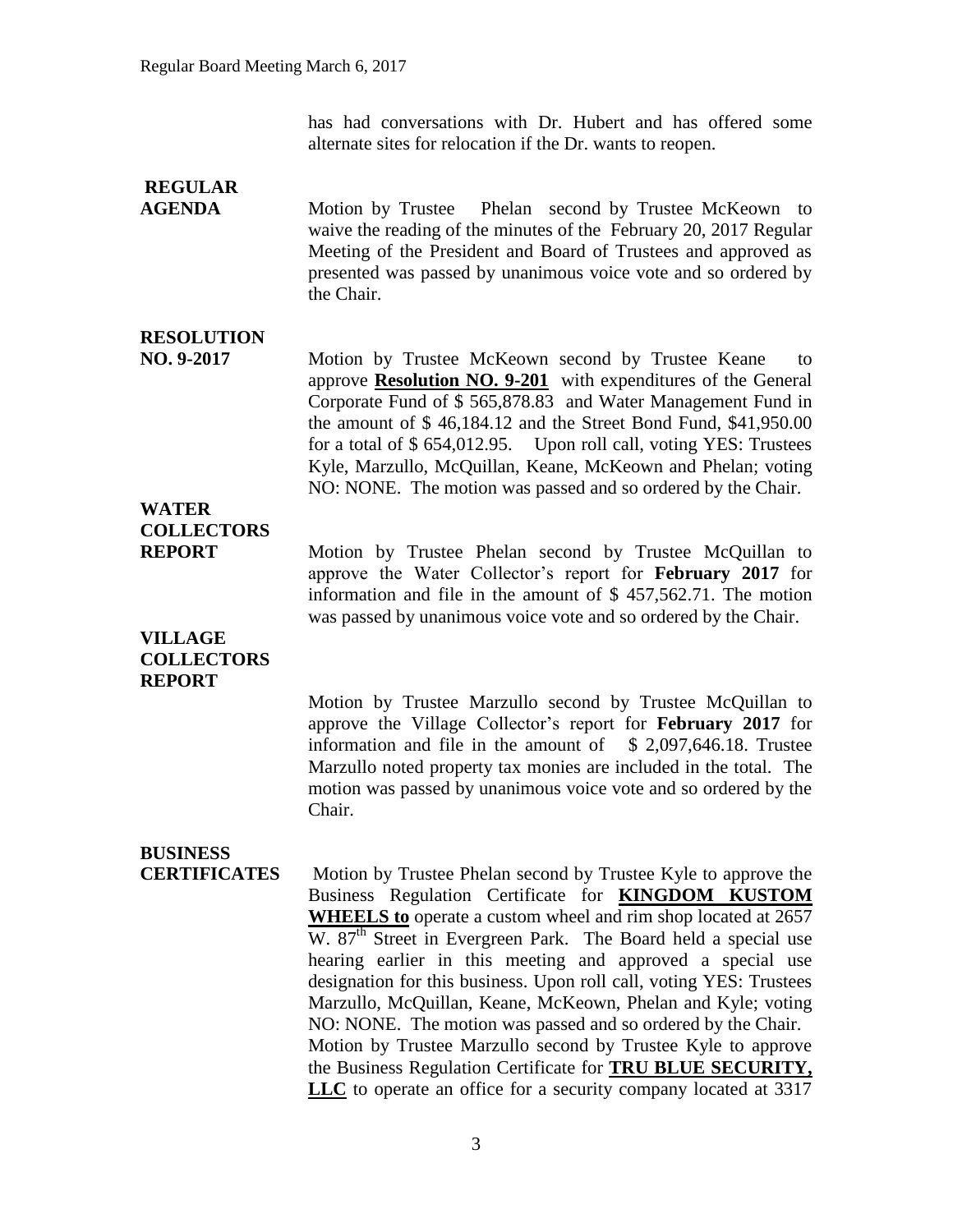W. 95<sup>th</sup> Street. Upon roll call, voting YES: Trustees Keane, McKeown, Phelan, Kyle, Marzullo and McQuillan; voting NO: NONE. The motion was passed and so ordered by the Chair.

Motion by Trustee Marzullo second by Trustee Kyle **to table** the business regulation application for **LAZY HEALING SPA** to operate spa services and sales of spa products located at 3820 W  $95<sup>th</sup>$  Street, Suite 103. The application was tabled due to the fact the petitioner was not present and the Board had questions regarding the size of the business and the parking. Upon roll call, voting YES: Trustees Keane, McKeown, Phelan, Kyle, Marzullo and McQuillan; voting NO: NONE. The motion was passed and so ordered by the Chair.

### **ORDINANCE**

**NO. 7-2017** Motion by Trustee Kyle second by Trustee McKeown to approve **ORDINANCE NO. 7-2017 "AN ORDINANCE OF THE VILLAGE OF EVERGREEN PARK APPROVING A REAL ESTATE CONTRACT FOR THE PURCHASE OF THE PROPERTY LOCATED AT 8849-8859 SOUTH CALIFORNIA AVENUE, EVERGREEN PARK, ILLINOIS."**  The Chair noted this is the former Lagen's Grocery Store and was purchased for \$ 225,000. It will be demolished and is planned to be sold for a future development. Upon roll call, voting YES: Trustees Phelan, Kyle, Marzullo, McQuillan, Keane and McKeown; voting NO: NONE. The motion was passed and so ordered by the Chair.

### **ORDINANCE**

**NO. 8-2017** Motion by Trustee McKeown second by Trustee McQuillan to approve **ORDINANCE NO. 8-2017 "AN ORDINANCE GRANTING A SPEAIC USE PERMIT TO ALLOW THE OPERATION OF AN AUTO SUPPLY STORE FOR RIMS, TIRES AND WHEELS AT 2657 WEST 87TH STREET, EVERGREEN PARK, ILLINOIS."** Upon roll call, voting YES: Trustees Kyle, Marzullo, McQuillan, Keane, McKeown and Phelan; voting NO: NONE. The motion was passed and so ordered by the Chair.

#### **ORDINANCE**

**NO. 9-2017** Motion by Trustee Phelan second by Trustee Kyle to approve **ORDINANCE NO. 9-2017 "AN ORDINANCE OF THE VILLAGE OF EVERGREEN PARK APPROVING A REAL ESTATE CONTRACT FOR THE PURCHASE OF THE PROPERTY LOCATED AT 8841 SOUTH CALIFORNIA AVENUE, EVERGREEN PARK, ILLINOIS."** The Chair noted this is the residential abandoned property to the north of the former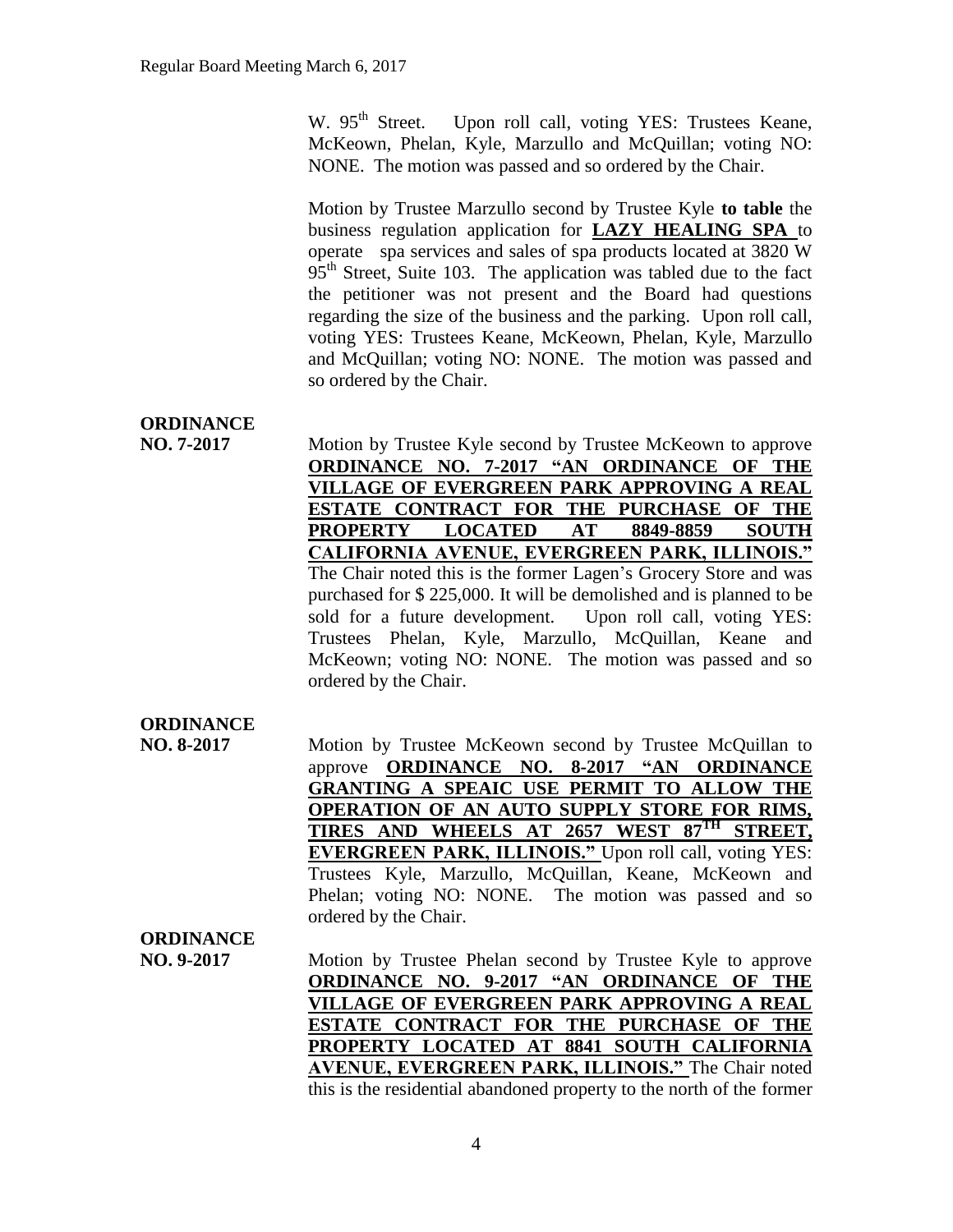Lagen's and it was purchased for \$50,000.00. Upon roll call, voting YES: Trustees Marzullo, McQuillan, Keane, McKeown, Phelan and Kyle; voting NO: NONE. The motion was passed and so ordered by the Chair.

#### **RESOLUTION NO. 1-2017** Motion by Trustee McKeown second by Trustee Keane to approve *RESOLUTION NO. 1-2017, "A RESOLUTION FOR MAINTENANCE OF STREETS AND HIGHWAYS BY MUNICIPALITY UNDER THE ILLINOIS HIGHWAY CODE FOR THE YEAR JANUARY 1, 2017."* Upon roll call, voting YES: Trustees McQuillan, Keane, McKeown, Phelan, Kyle and Marzullo; voting NO: NONE. The motion was passed and so ordered by the Chair.

**RESOLUTION**

**NO.2 -2017** Motion by Trustee McKeown second by Trustee Kyle to approve *RESOLUTION NO. 2-2017, "A RESOLUTION OF THE VILLAGE OF EVERGREEN PARK AGREEING TO INDEMNIFY THE STATE OF ILLINOIS FOR PHOTO ENFORCEMENT EQUIPTMENT ATTACHED TO IDOT FACILITIES."* Upon roll call, voting YES: Trustees Keane, McKeown, Phelan, Kyle, Marzullo and McQuillan; voting NO: NONE. The motion was passed and so ordered by the Chair.

# **OCS ANNUAL**

**REPORT** The Chair stated almost 1,386 seniors and people with disabilities have traveled over 9400 miles on the OCS senior mini-bus. The meals on wheels program have served 6200 people and the OCS Loan Closet has helped sixty-three (63) residents in 2016. The Village pantry has served 1,504 households and 4,741 individuals. The Chair commended Mary Ann Diehl and the entire staff of OCS workers and volunteers who make these programs so successful.

> Mary Ann stated the OCS office receives over 8000 phone calls on the main line; averaging 28 calls per day. She added LCM Hospital has donated \$5,000 to help with the cost of meals on wheels. The mini-bus fund has been fortunate to receive a \$2,000 donation from the Income Tax volunteers and \$2,000 from the Senior Citizens' Council. There were (3) three day trips last year with approximately 93 people traveling with OCS. The Farmer's Market experienced (23) twenty–three unique vendors and with attendance of about 400 people per Thursday.

> Mary Ann noted the 2015 Tax Season done in 2016 resulted in 1,556 returns with over 400 EP residents using the service. Nicor Gas sharing program benefited 15 residents and 21 residents used the Emergency Assistance program. 187 persons applied for assistance for the CEDA and LIHEAP Energy Assistance. Trustee Kyle thanked Mary Ann for her help in various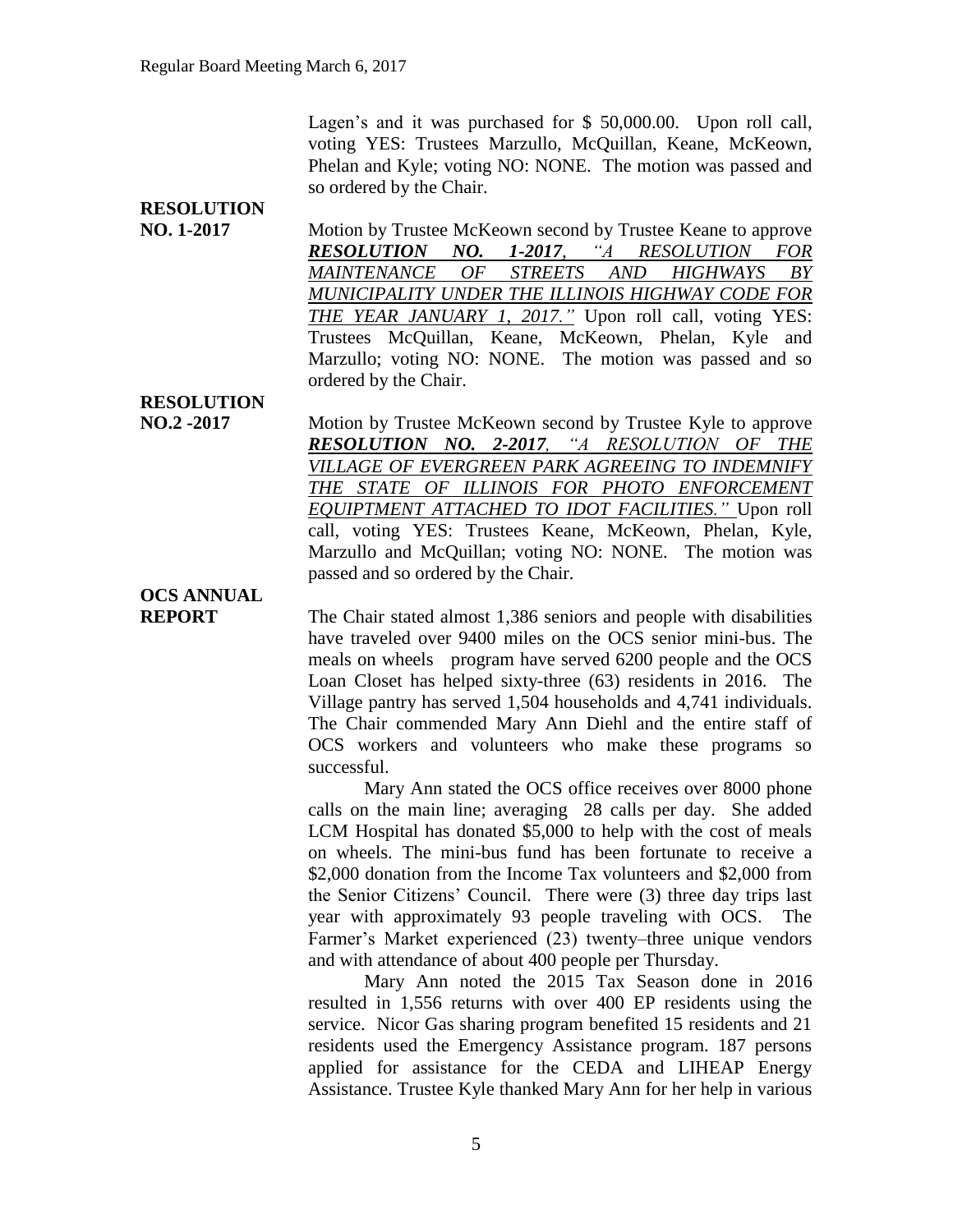| <b>EP BOYS CLUB</b><br><b>BASEBALL</b> | programs. Trustee Phelan commended Mary Ann for being a<br>hands on Department head and for her consistent participation<br>wherever she is needed at the pantry or any other service provided<br>by OCS. The Chair thanked Mary Ann and all the wonderful staff<br>and volunteers who help make these programs possible.<br>*** Clerk's note- A full copy of the 2016 Operational Review will<br>be available on the Village website.                                                                                                                                                                             |
|----------------------------------------|--------------------------------------------------------------------------------------------------------------------------------------------------------------------------------------------------------------------------------------------------------------------------------------------------------------------------------------------------------------------------------------------------------------------------------------------------------------------------------------------------------------------------------------------------------------------------------------------------------------------|
|                                        | Motion by Trustee Phelan second by Trustee Kyle to approve the<br>request from the Evergreen Park Boys Club for a permit to use<br>Duffy Park for the 2017 Baseball Season. Upon roll call, voting<br>YES: Trustees McKeown, Phelan, Kyle, Marzullo, McQuillan and<br>Keane; voting NO: NONE. The motion was passed and so ordered<br>by the Chair.                                                                                                                                                                                                                                                                |
| <b>ENGINEER'S</b><br><b>REPORT</b>     | Tim Klass stated he had no report.                                                                                                                                                                                                                                                                                                                                                                                                                                                                                                                                                                                 |
| <b>ATTORNEY</b><br><b>REPORT</b>       | Attorney Cainkar had no report.                                                                                                                                                                                                                                                                                                                                                                                                                                                                                                                                                                                    |
| <b>DEPT HEADS</b>                      | NONE.                                                                                                                                                                                                                                                                                                                                                                                                                                                                                                                                                                                                              |
| <b>BIDS / TRUCK</b>                    | Motion by Trustee Phelan second by Trustee Kyle to approve PW<br>Director Lorenz's request to purchase a 2018 International Model<br>7400 SBA 4x2 Dump Truck with a plow and salt spreader. This is<br>for the Water Management Division and will replace a 2011 F-550<br>Hook Lift Dump which is going to St. Forestry Division at no cost<br>the general fund budget. The cost for this truck is \$134,085.00<br>and it is a budgeted item. Upon roll call, voting YES: Trustees<br>Phelan, Kyle, Marzullo, McQuillan, Keane and McKeown; voting<br>NO: NONE. The motion was passed and so ordered by the Chair. |
| 50/50<br><b>PROGRAM</b>                | Motion by Trustee McKeown second by Trustee McQuillan to<br>approve PW Director Lorenz's request to solicit bids for the 2017<br>50/50 sidewalk replacement program. This is a budgeted item.<br>Upon roll call, voting YES: Trustees Kyle, Marzullo, McQuillan,<br>Keane, McKeown and Phelan; voting NO: NONE. The motion was<br>passed and so ordered by the Chair.                                                                                                                                                                                                                                              |
| <b>ROOF BIDS</b>                       | Motion by Trustee Marzullo second by Trustee Phelan to approve<br>PW Director Lorenz's request to solicit bids for the new restoration<br>of all (4) four section of roof at the Arthur Bliss Building 3300<br>West 93 <sup>rd</sup> Street. This is a budgeted item for this budget year.<br>Upon roll call, voting YES: Trustees Marzullo, McQuillan, Keane,                                                                                                                                                                                                                                                     |